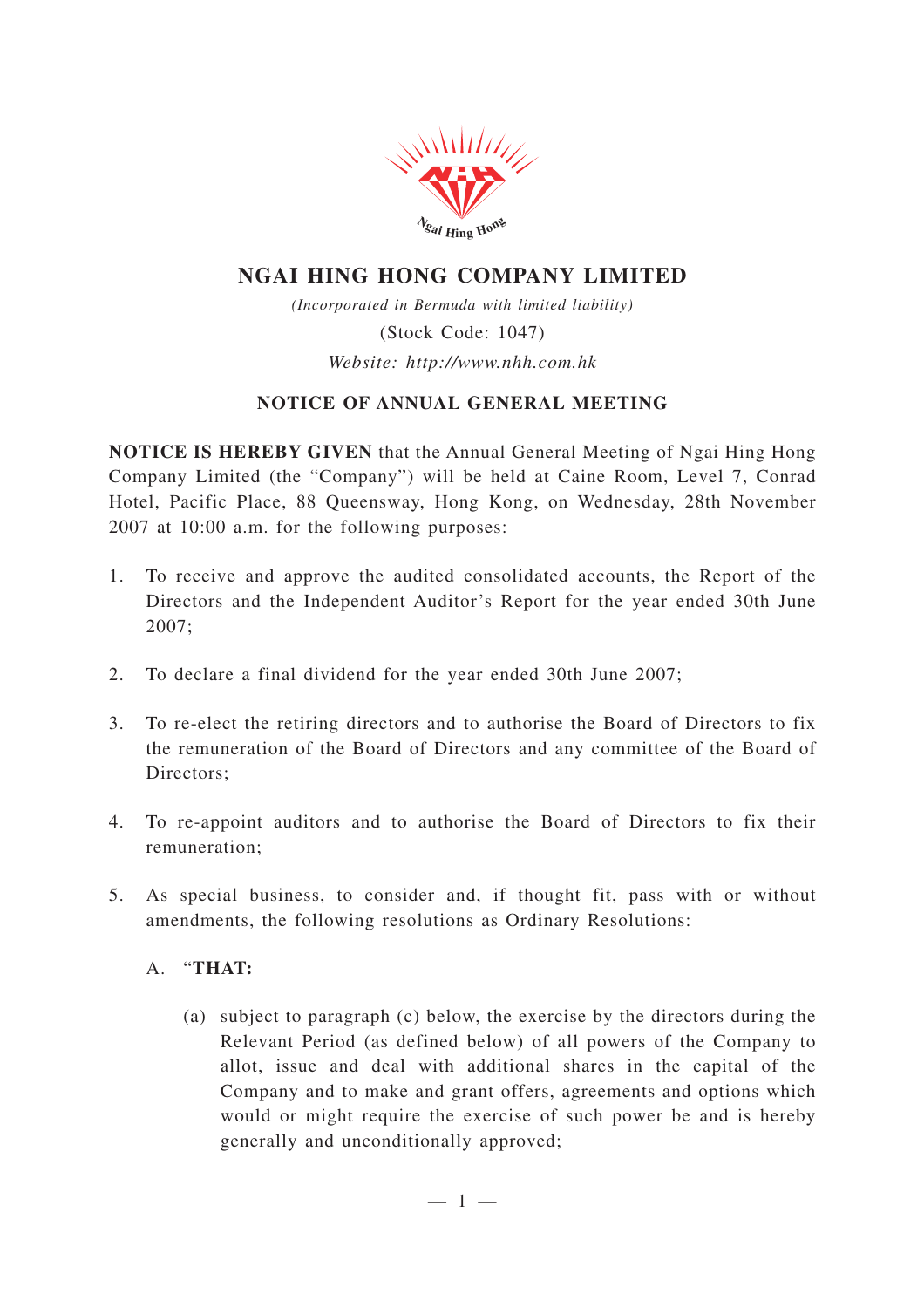- (b) the approval in paragraph (a) above shall authorise the directors during the Relevant Period to make and grant offers, agreements and options which would or might require the exercise of such power during or after the end of the Relevant Period;
- (c) the aggregate nominal amount of share capital allotted or agreed conditionally or unconditionally to be allotted (whether pursuant to an option or otherwise) by the directors pursuant to the approval in paragraph (a) above, otherwise than pursuant to (i) a Rights Issue (as defined below); (ii) the exercise of rights of subscription under the terms of any warrants or other securities issued by the Company as at the date of this resolution carrying a right to subscribe for or purchase shares of the Company; or (iii) the exercise of the subscription rights under the share option schemes of the Company, shall not exceed 20 per cent. of the aggregate nominal amount of the share capital of the Company in issue as at the date of this resolution and the said approval shall be limited accordingly; and
- (d) for the purposes of this resolution:

"Relevant Period" means the period from the passing of this resolution until whichever is the earliest of:

- (i) the conclusion of the next annual general meeting of the Company;
- (ii) the expiration of the period within which the next annual general meeting of the Company is required by the Bye-Laws of the Company or any applicable law to be held; or
- (iii) the revocation or variation of the authority given under this resolution by an ordinary resolution of the shareholders of the Company in general meeting ; and

"Rights Issue" means an offer of shares open for a period fixed by the directors to holders of shares on the register of members of the Company on a fixed record date in proportion to their then holdings of such shares (subject to such exclusions or other arrangements as the directors of the Company may deem necessary or expedient in relation to fractional entitlements or legal or practical problems under the laws of, or the requirements of any recognised regulatory body or any stock exchange in, any territory)."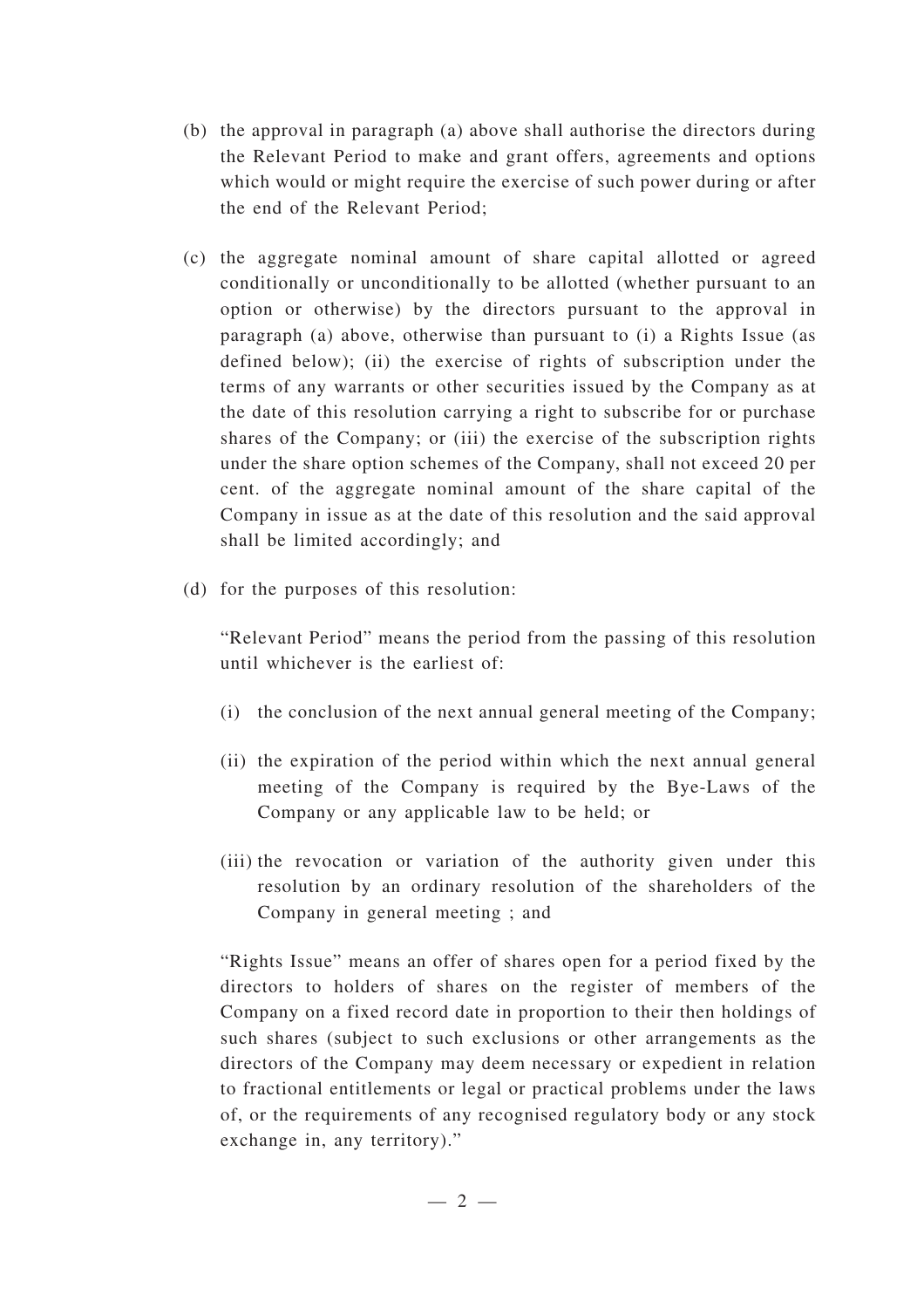### B. "**THAT:**

- (a) the exercise by the directors of the Company during the Relevant Period (as defined below) of all powers of the Company to repurchase shares of HK\$0.10 each in the capital of the Company on The Stock Exchange of Hong Kong Limited, subject to and in accordance with all applicable laws, be and is hereby generally and unconditionally approved;
- (b) the aggregate nominal amount of shares of the Company to be repurchased by the Company pursuant to the approval in paragraph (a) above during the Relevant Period shall not exceed 10 per cent. of the aggregate nominal amount of the share capital of the Company in issue as at the date of this resolution and the said approval shall be limited accordingly; and
- (c) for the purposes of this resolution:

"Relevant Period" means the period from the passing of this resolution until whichever is the earliest of:

- (i) the conclusion of the next annual general meeting of the Company;
- (ii) the expiration of the period within which the next annual general meeting of the Company is required by the Bye-Laws of the Company or any applicable law to be held; or
- (iii) the revocation or variation of the authority given under this resolution by an ordinary resolution of the shareholders of the Company in general meeting."
- C. "**THAT** conditional upon resolution no.5B above being passed, the aggregate nominal amount of the number of shares in the capital of the Company which are repurchased by the Company under the authority granted to the directors as mentioned in resolution no.5B above shall be added to the aggregate nominal amount of share capital that may be allotted or agreed conditionally or unconditionally to be allotted by the directors of